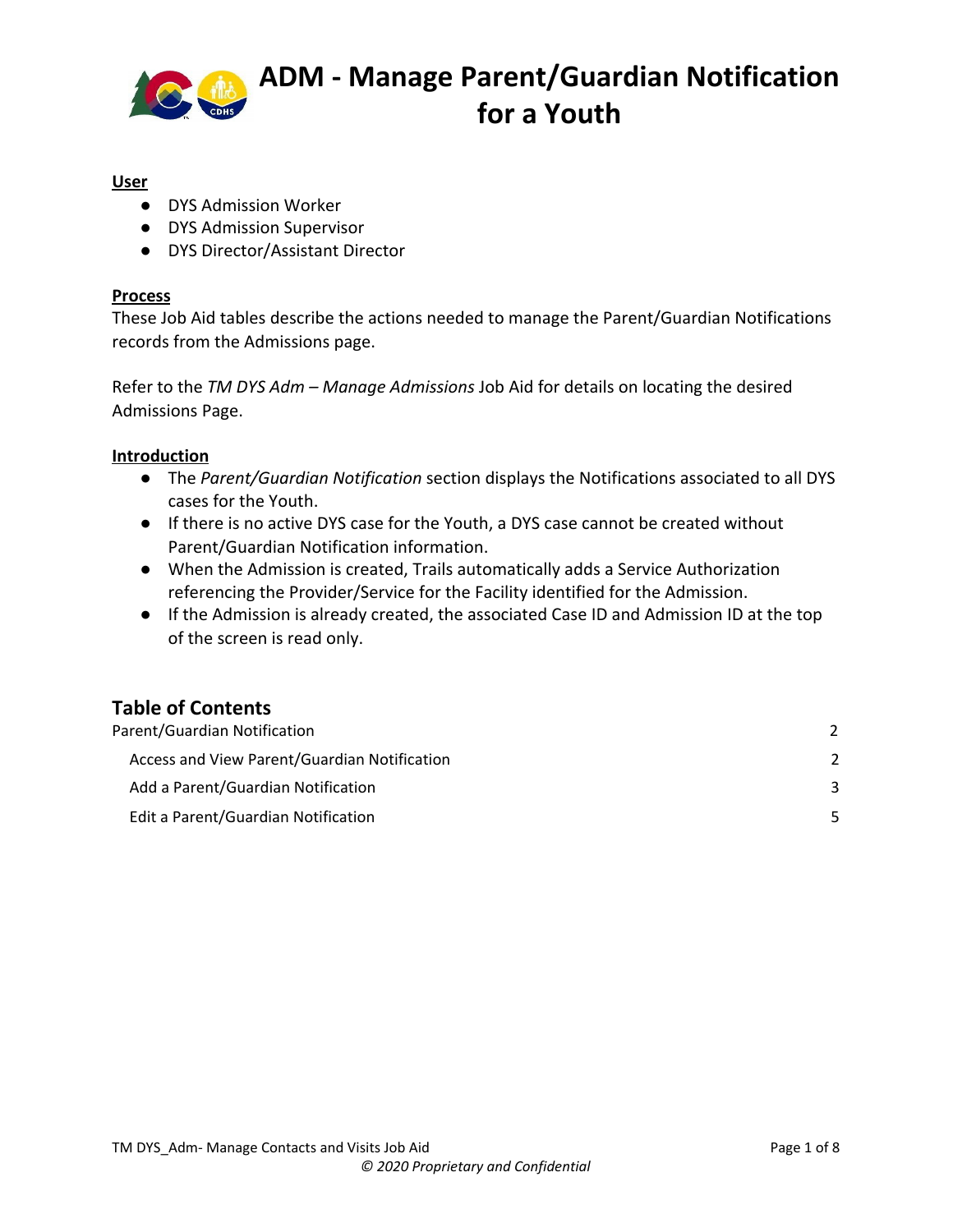

#### <span id="page-1-0"></span>**Parent/Guardian Notification**

#### <span id="page-1-1"></span>*Access and View Parent/Guardian Notification*

| Refer to the TM DYS Admissions<br>Job Aid for details on locating the<br>desired Admissions.                                                                         | A Cons<br>COLORADO<br>$\cos$<br>Department of Human Services<br><b>Back to Workspace</b><br>= Show Menu<br>Youth Info                                                                                                                                                                                             | Workspace<br>Admissions for Ewigtacppj Kqstkjaiaxm<br>Rddsaadcoxc: 2251729                                                                                                                                                                                      | DYS Assessment 2251729<br>$\times$                                                                                                                                                                                  | Client File 2251729<br>$\times$                                                                                                                                    | <b>Welcome, Cgi Oa Test5</b>                                                                                                            | cyfmt<br>8<br>$\boldsymbol{\Omega}$<br>X Admission 723638, 2251729<br><b>Actions v</b>    |
|----------------------------------------------------------------------------------------------------------------------------------------------------------------------|-------------------------------------------------------------------------------------------------------------------------------------------------------------------------------------------------------------------------------------------------------------------------------------------------------------------|-----------------------------------------------------------------------------------------------------------------------------------------------------------------------------------------------------------------------------------------------------------------|---------------------------------------------------------------------------------------------------------------------------------------------------------------------------------------------------------------------|--------------------------------------------------------------------------------------------------------------------------------------------------------------------|-----------------------------------------------------------------------------------------------------------------------------------------|-------------------------------------------------------------------------------------------|
| Navigate to the Parent/Guardian<br>Notification section by clicking the<br>link in the left navigation panel or<br>using the scroll bar at the right of<br>the page. | Parent/Guardian Notification<br>Arrest<br>Offenses<br>Court Hearings<br><b>Detention Sentence</b><br>Room Assignment<br>Classification<br>Room Assignment<br>Detention Victim Notification<br>Other Placements<br>Parole Status<br>Approval Request<br>Supervisor Approval<br><b>Temporary Release</b><br>Release | Case ID<br>1832144<br>Victim Notification - N/A<br><b>Youth Info</b><br><b>First Name</b><br><b>EWJGTACPPJ</b><br>Sex Assigned at Birth* III<br>Male<br>$\checkmark$<br>Client ID<br>View Client Record<br>2251729<br>State ID<br>Y408748<br>Primary Ethnicity* | Admission ID<br>723638<br>Middle Name<br><b>KOSTKJAJAXM</b><br>Gender Identity<br>Select.<br>$\check{~}$<br>Date of Birth'<br>門<br>5/30/2000<br>Region of Youth*<br>Central<br>$\check{~}$<br>Citizenship/Alienage* | <b>Last Name</b><br><b>RDDSAADCOXC</b><br>Sexual Orientation<br>Select.<br><b>Current Age</b><br>20 yrs<br>Parents County of Legal<br>Residence'<br>Lake<br>Height | <b>Entered By</b><br>SOLOMON HERRERA<br>Suffix<br>$\checkmark$<br>Select.<br>SSN<br>140003592<br>Other<br>$\checkmark$<br>Weight (lbs.) | Preferred Gender Pronoun<br>$\checkmark$<br>Home School District*<br>$\checkmark$<br>Save |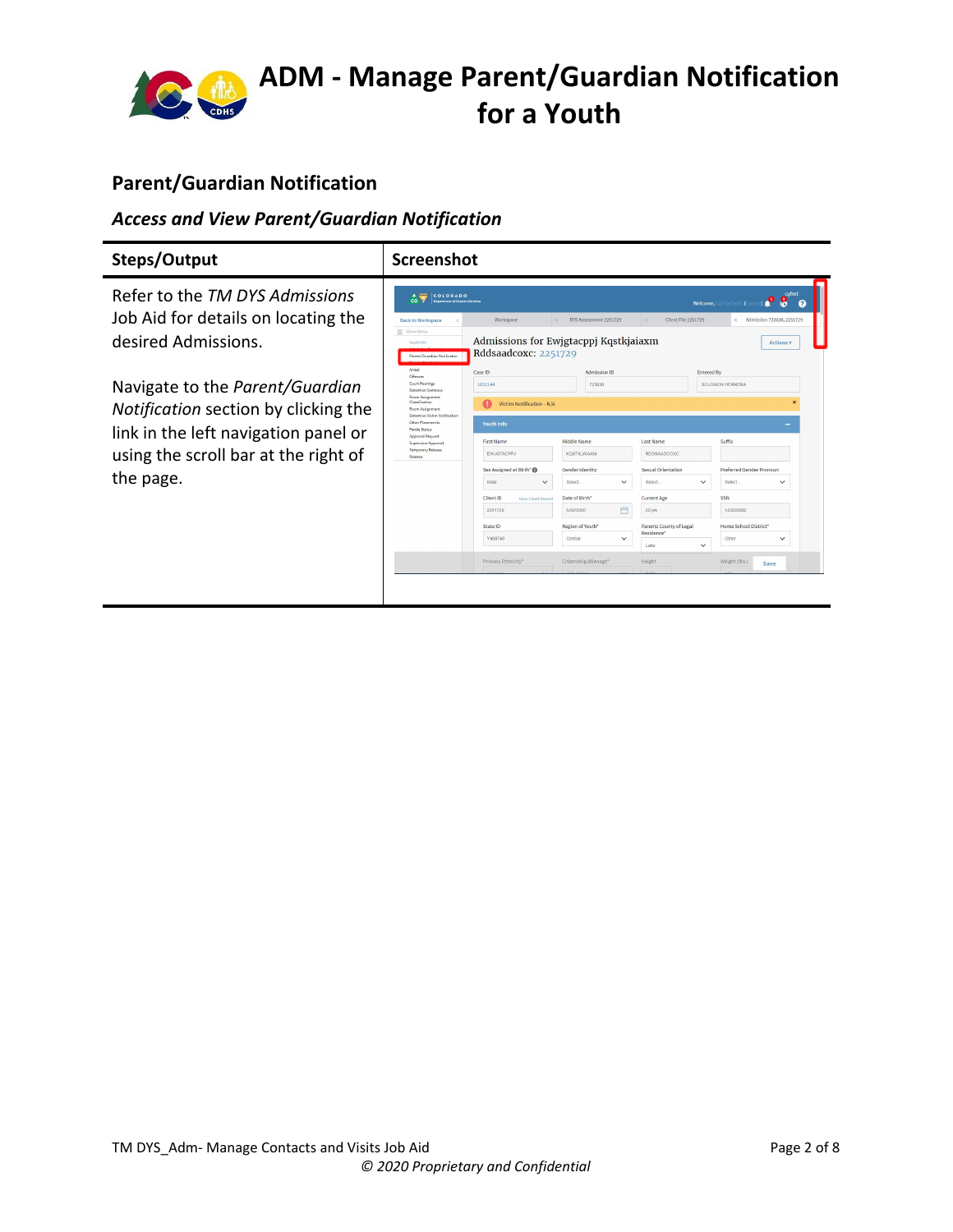

#### <span id="page-2-0"></span>*Add a Parent/Guardian Notification*

● A Parent/Guardian Notification can be added during an admission.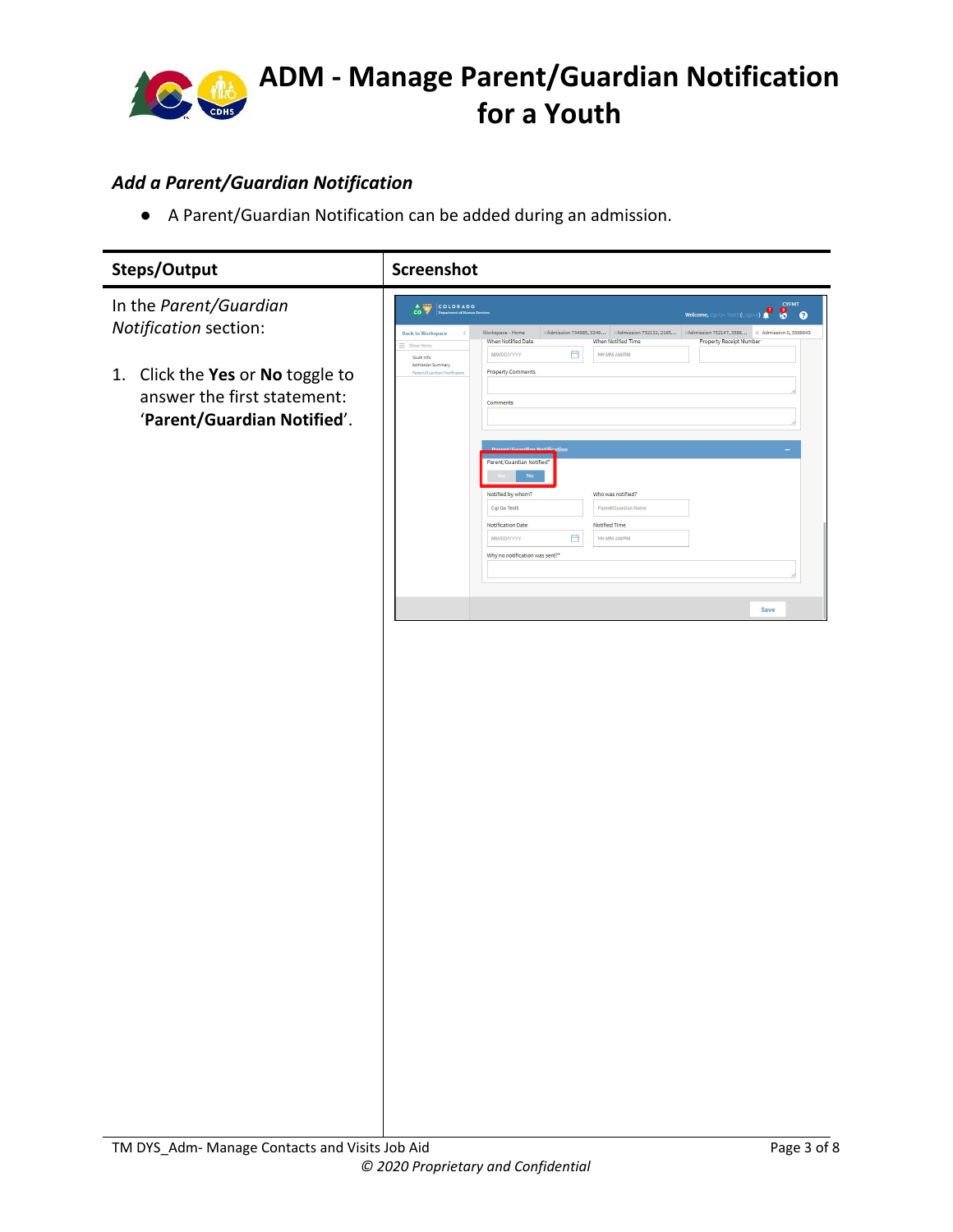

| If the toggle is set to 'Yes':                                                                                               | <b>CYFMT</b><br>COLORADO<br>$\hat{c}$<br>$8^{\circ}$<br><b>Welcome,</b> Cgi Qa Test5 (Logout)                                                                                                                                                                                                                                                                                        |  |  |  |  |
|------------------------------------------------------------------------------------------------------------------------------|--------------------------------------------------------------------------------------------------------------------------------------------------------------------------------------------------------------------------------------------------------------------------------------------------------------------------------------------------------------------------------------|--|--|--|--|
| Complete the Notified by<br>2.<br>Whom, Who was Notified,<br>and Notification Date and<br>Time fields.                       | Admission 734985, 3249 Admission 752132, 2165<br>Admission 752147, 3566 X Admission 0, 3566643<br>Workspace - Home<br><b>Back to Workspace</b><br>When Notified Date<br>When Notified Time<br>Property Receipt Number<br>= Show Meno<br>₿<br>MM/DD/YYYY<br>HH:MM AM/PM<br>Youth Info<br>Admission Summary<br><b>Property Comments</b><br>Parent/G Notificato<br>Comments             |  |  |  |  |
| Note: The Notified by Whom field<br>is populated with the current<br>worker but is editable using the<br>auto-complete list. | <b>Parent/Guardian Notification</b><br>Parent/Guardian Notified"<br>Notified by whom?*<br>Who was notified?<br>Cgi Qa Test5<br>spugba:<br>Notification Date<br>Notified Time<br>曲<br>2/4/2020<br>4:45 PM<br>Why no notification was sent?<br>Save                                                                                                                                    |  |  |  |  |
| If the toggle is set to 'No':                                                                                                | CYFMT<br>CO COLORADO<br>29<br>$\mathbf{g}$<br>- 0<br>Welcome, Cgi Qa Test5 (Li                                                                                                                                                                                                                                                                                                       |  |  |  |  |
| 3. Complete the 'Why No<br>Notification was Sent' field.                                                                     | Admission 734985, 3249 Admission 752132, 2165<br>>Admission 752147, 3566 X Admission 0, 3566643<br><b>Back to Workspace</b><br>Workspace - Home<br>When Notified Date<br>When Notified Time<br><b>Property Receipt Number</b><br>Show Menu<br>Ë<br>MM/DD/YYYY<br>HH:MM AM/PM<br>Youth Info<br>Admission Summary<br><b>Property Comments</b><br>Parent/Guardian Notifical<br>Comments |  |  |  |  |
|                                                                                                                              | <b>Parent/Guardian Notification</b><br>Parent/Guardian Notified<br>$_{\rm No}$<br>Notified by whom?<br>Who was notified?<br>Cgi Qa Test5<br>Parent/Guardian Name<br>$\mathbb{P}$<br><b>Notification Date</b><br>Notified Time<br>plot <sub>1</sub><br><b>HH MM AM/PM</b><br>MM/DD/YYYY<br>Why no notification was sent?*<br>htdakhd<br>Save                                          |  |  |  |  |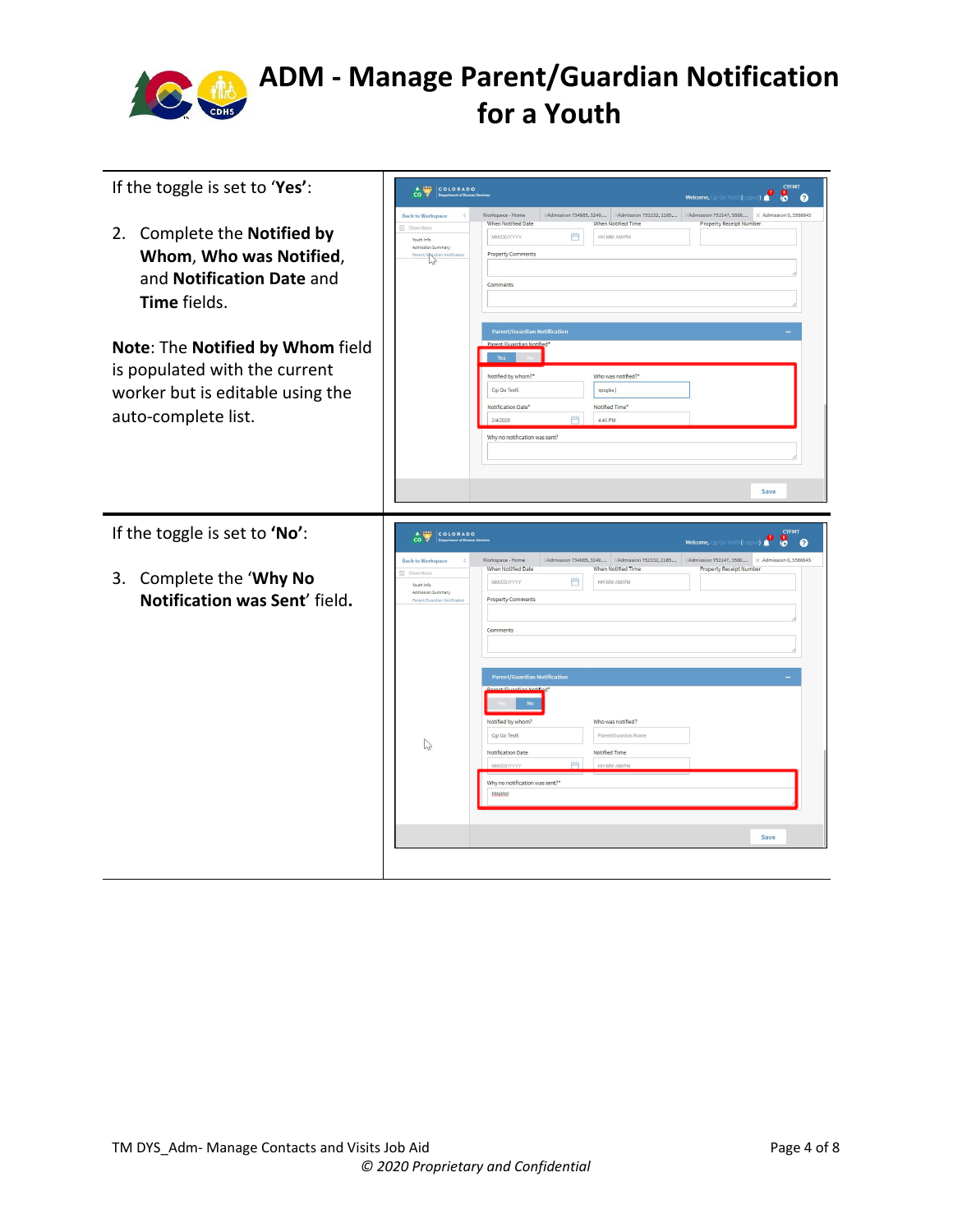

| complete, click the page Save.<br>Admission 752147, 3566<br>Workspace - Home<br>Admission 734985, 3249<br>>Admission 752132, 2165<br><b>Back to Workspace</b><br><b>Property Receipt Number</b><br>When Notified Date<br><b>When Notified Time</b><br>= Show Menu<br>Ë<br>MM/DD/YYYY<br>HH:MM AM/PM<br>Youth Info<br>Admission Summary<br><b>Property Comments</b><br>Parent/Guardian Notificaton<br>Comments<br><b>Parent/Guardian Notification</b><br>Parent/Guardian Notified*<br><b>No</b><br>Yes<br>Who was notified?<br>Notified by whom?<br>Cgi Qa Test5<br>Parent/Guardian Name<br>$\mathbb{Z}$<br><b>Notification Date</b><br>Notified Time<br>門<br><b>HH:MM AM/PM</b><br>MM/DD/YYYY<br>Why no notification was sent?*<br>htdgkhd |  | 4. When all information is |  | <b>CYFMT</b><br><b>A</b><br>CO PADO<br><b>President of Human Services</b><br>$\bullet$<br>$\sqrt{2}$<br>$\cos \sqrt{\frac{2}{x}}$<br><b>Welcome, Cgi Qa Test5 (Logo)</b><br>$\boldsymbol{\Omega}$ |  |  |      |  |                               |
|--------------------------------------------------------------------------------------------------------------------------------------------------------------------------------------------------------------------------------------------------------------------------------------------------------------------------------------------------------------------------------------------------------------------------------------------------------------------------------------------------------------------------------------------------------------------------------------------------------------------------------------------------------------------------------------------------------------------------------------------|--|----------------------------|--|---------------------------------------------------------------------------------------------------------------------------------------------------------------------------------------------------|--|--|------|--|-------------------------------|
|                                                                                                                                                                                                                                                                                                                                                                                                                                                                                                                                                                                                                                                                                                                                            |  |                            |  |                                                                                                                                                                                                   |  |  |      |  | $\times$ Admission 0, 3566643 |
|                                                                                                                                                                                                                                                                                                                                                                                                                                                                                                                                                                                                                                                                                                                                            |  |                            |  |                                                                                                                                                                                                   |  |  |      |  |                               |
|                                                                                                                                                                                                                                                                                                                                                                                                                                                                                                                                                                                                                                                                                                                                            |  |                            |  |                                                                                                                                                                                                   |  |  |      |  |                               |
|                                                                                                                                                                                                                                                                                                                                                                                                                                                                                                                                                                                                                                                                                                                                            |  |                            |  |                                                                                                                                                                                                   |  |  |      |  |                               |
|                                                                                                                                                                                                                                                                                                                                                                                                                                                                                                                                                                                                                                                                                                                                            |  |                            |  |                                                                                                                                                                                                   |  |  |      |  |                               |
|                                                                                                                                                                                                                                                                                                                                                                                                                                                                                                                                                                                                                                                                                                                                            |  |                            |  |                                                                                                                                                                                                   |  |  |      |  |                               |
|                                                                                                                                                                                                                                                                                                                                                                                                                                                                                                                                                                                                                                                                                                                                            |  |                            |  |                                                                                                                                                                                                   |  |  |      |  |                               |
|                                                                                                                                                                                                                                                                                                                                                                                                                                                                                                                                                                                                                                                                                                                                            |  |                            |  |                                                                                                                                                                                                   |  |  |      |  |                               |
|                                                                                                                                                                                                                                                                                                                                                                                                                                                                                                                                                                                                                                                                                                                                            |  |                            |  |                                                                                                                                                                                                   |  |  |      |  |                               |
|                                                                                                                                                                                                                                                                                                                                                                                                                                                                                                                                                                                                                                                                                                                                            |  |                            |  |                                                                                                                                                                                                   |  |  |      |  |                               |
|                                                                                                                                                                                                                                                                                                                                                                                                                                                                                                                                                                                                                                                                                                                                            |  |                            |  |                                                                                                                                                                                                   |  |  |      |  |                               |
|                                                                                                                                                                                                                                                                                                                                                                                                                                                                                                                                                                                                                                                                                                                                            |  |                            |  |                                                                                                                                                                                                   |  |  |      |  |                               |
|                                                                                                                                                                                                                                                                                                                                                                                                                                                                                                                                                                                                                                                                                                                                            |  |                            |  |                                                                                                                                                                                                   |  |  |      |  |                               |
|                                                                                                                                                                                                                                                                                                                                                                                                                                                                                                                                                                                                                                                                                                                                            |  |                            |  |                                                                                                                                                                                                   |  |  | Save |  |                               |
|                                                                                                                                                                                                                                                                                                                                                                                                                                                                                                                                                                                                                                                                                                                                            |  |                            |  |                                                                                                                                                                                                   |  |  |      |  |                               |
|                                                                                                                                                                                                                                                                                                                                                                                                                                                                                                                                                                                                                                                                                                                                            |  |                            |  |                                                                                                                                                                                                   |  |  |      |  |                               |
|                                                                                                                                                                                                                                                                                                                                                                                                                                                                                                                                                                                                                                                                                                                                            |  |                            |  |                                                                                                                                                                                                   |  |  |      |  |                               |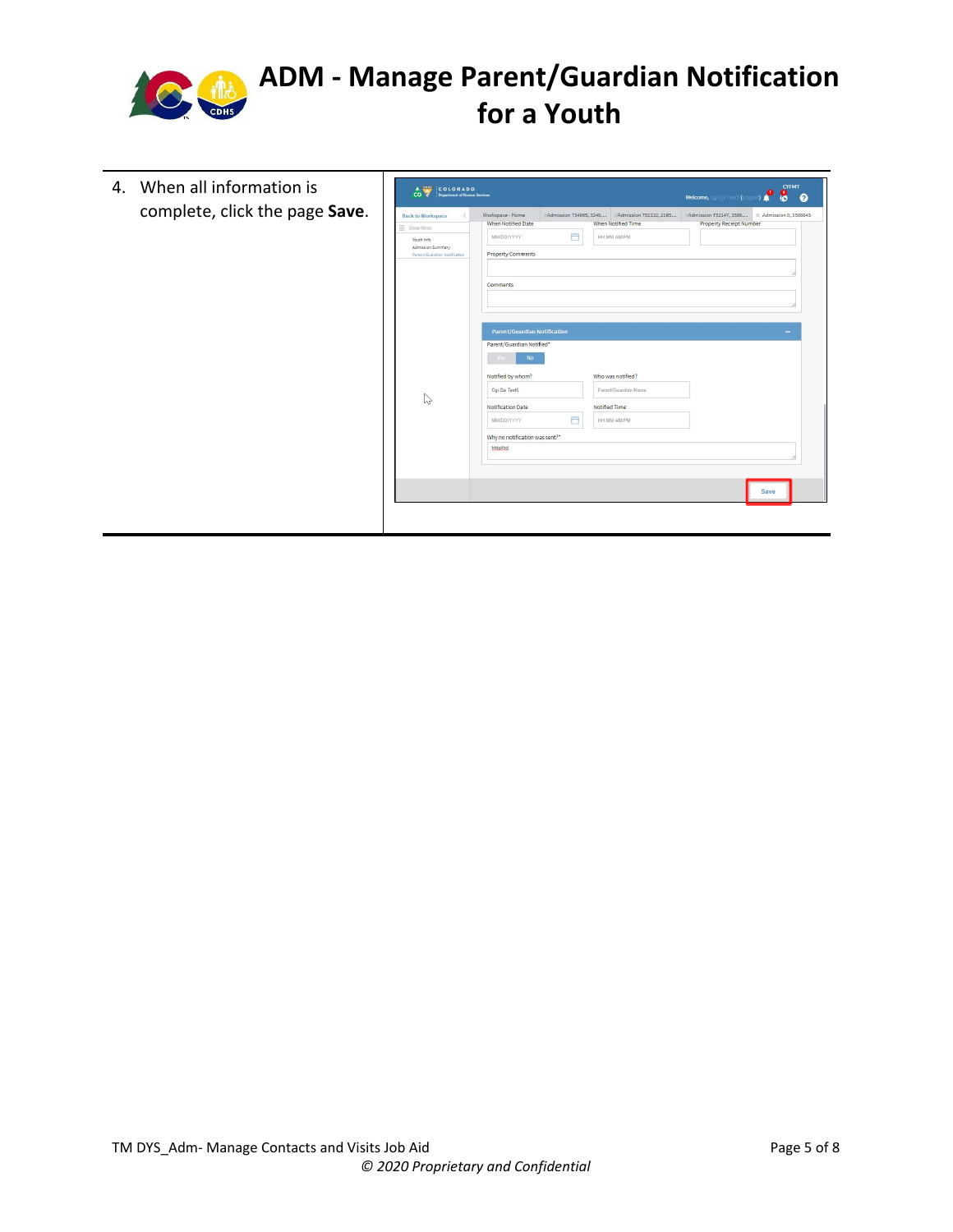

#### <span id="page-5-0"></span>*Edit a Parent/Guardian Notification*

● The Parent/Guardian Notification section can be edited if the underlying DYS case is open and the Admission is not approved.

| Steps/Output                                                                                                                     | Screenshot                                                                                                                                                                                                                                                                                                                                                                                                                                                                                                                                                                                                                                                         |  |  |  |  |  |  |
|----------------------------------------------------------------------------------------------------------------------------------|--------------------------------------------------------------------------------------------------------------------------------------------------------------------------------------------------------------------------------------------------------------------------------------------------------------------------------------------------------------------------------------------------------------------------------------------------------------------------------------------------------------------------------------------------------------------------------------------------------------------------------------------------------------------|--|--|--|--|--|--|
| In the Parent/Guardian Notification<br>section:                                                                                  | COLORADO<br>Welcome, Cgi Qa Test5 (Logout)<br>Admission 0, 2165804<br>$\times$ Admission 752132, 2<br><b>Back to Workspace</b><br>Workspace - Home<br>XDYS Client Manager 983704, 250<br>$\,$ $\,$<br>$\times$<br>$\equiv$ Show Menu                                                                                                                                                                                                                                                                                                                                                                                                                               |  |  |  |  |  |  |
| Use the text fields and calendar<br>1.<br>function to update the required<br>fields and add additional<br>information as needed. | Youth Info<br>Admission Summary<br>Parent/Guardian Notifical<br><b>Parent/Guardian Notification</b><br>Reason Detained<br>Parent/Guardian Notified'<br>Arrest<br>Offenses<br><b>No</b><br>Court Hearings<br>Detention Sentence<br>Room Assignment<br>Notified by whom?<br>Who was notified?<br>Classification<br>Room Assignment<br>Must select value from autocomplete.<br>Parent/Guardian Name<br>Detention Victim Notificatio<br>Other Placements<br>Notification Date<br>Notified Time<br>Approval Request<br>Supervisor Approval<br>曲<br><b>HH:MM AM/PM</b><br>MM/DD/YYYY<br>Temporary Release<br>Release<br>Why no notification was sent?"<br>test test test |  |  |  |  |  |  |
|                                                                                                                                  | Reason Detained<br><b>Actions v</b><br>Start Date $\forall \gamma$ End Date $\gamma$ Admission Type $\gamma$ Detaining Authority $\gamma$ Reason Detained $\gamma$ Initiating<br>2/12/2020<br>2/17/2020<br>Detention<br>Court<br>Bond revocation<br>Court<br>Arrest<br><b>Actions</b><br>Arrest Time"<br>Arrest Date"<br>Handgun*<br>Save<br>MM/DD/YYYY<br>白<br><b>HECMM AM/PM</b>                                                                                                                                                                                                                                                                                 |  |  |  |  |  |  |
|                                                                                                                                  |                                                                                                                                                                                                                                                                                                                                                                                                                                                                                                                                                                                                                                                                    |  |  |  |  |  |  |
|                                                                                                                                  |                                                                                                                                                                                                                                                                                                                                                                                                                                                                                                                                                                                                                                                                    |  |  |  |  |  |  |
|                                                                                                                                  |                                                                                                                                                                                                                                                                                                                                                                                                                                                                                                                                                                                                                                                                    |  |  |  |  |  |  |
|                                                                                                                                  |                                                                                                                                                                                                                                                                                                                                                                                                                                                                                                                                                                                                                                                                    |  |  |  |  |  |  |
|                                                                                                                                  |                                                                                                                                                                                                                                                                                                                                                                                                                                                                                                                                                                                                                                                                    |  |  |  |  |  |  |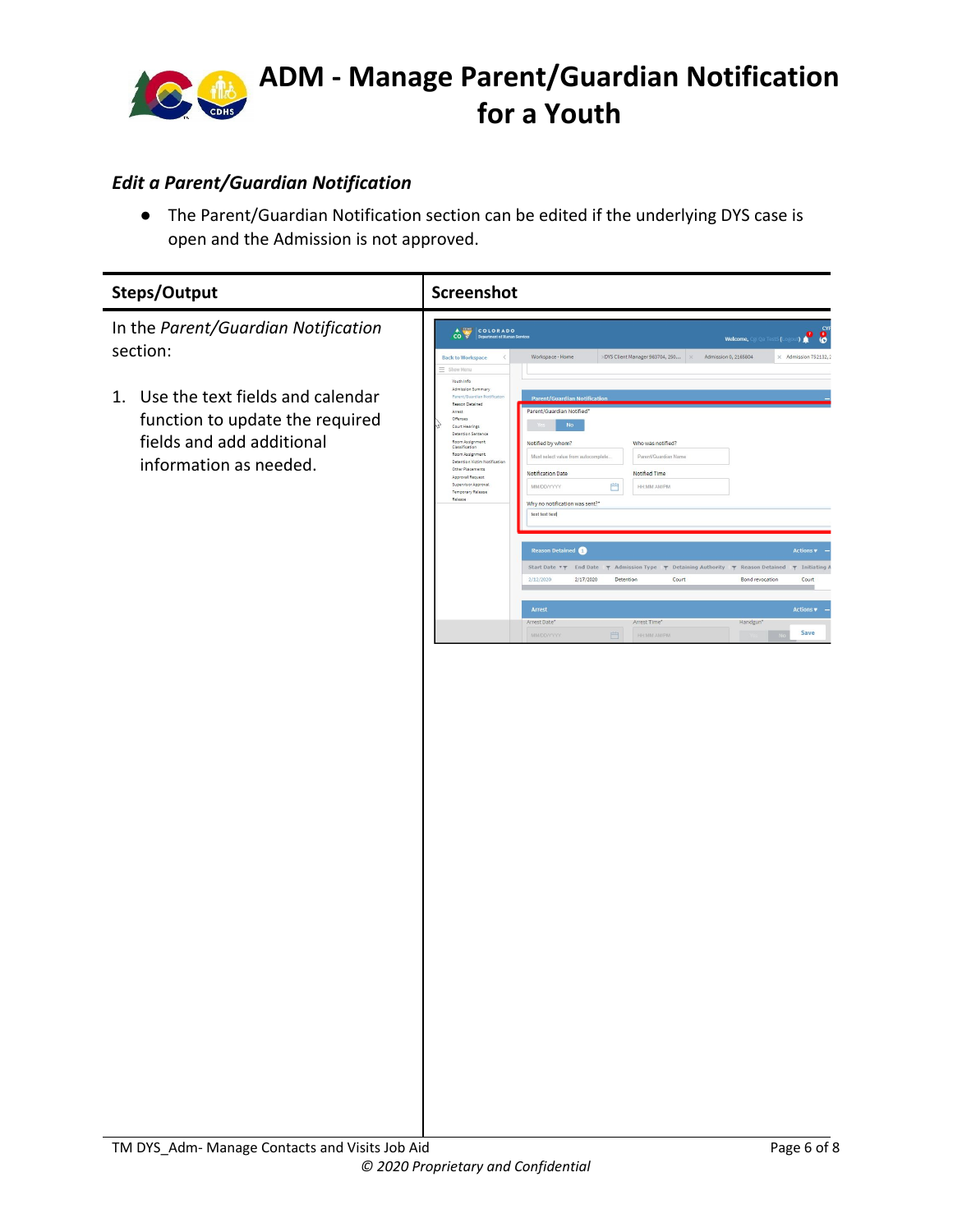

| 2. When all information is updated,<br>click the page Save. | COLORADO<br>$\frac{4}{100}$<br><b>Back to Workspace</b><br>$\overline{\left\langle \right\rangle }$<br>$\equiv$ Show Ment                                                                                                                                                                                                                                                                  | Workspace - Home                                                                                                                                                                                                               | DYS Client Manager 983704, 250 X                                                  | $\bf{8}$<br>29<br><b>Welcome, CgI Qa Test5 (Lo</b><br>Admission 0, 2165804<br>$\times$ Admission 752132,                                                                                                                     |
|-------------------------------------------------------------|--------------------------------------------------------------------------------------------------------------------------------------------------------------------------------------------------------------------------------------------------------------------------------------------------------------------------------------------------------------------------------------------|--------------------------------------------------------------------------------------------------------------------------------------------------------------------------------------------------------------------------------|-----------------------------------------------------------------------------------|------------------------------------------------------------------------------------------------------------------------------------------------------------------------------------------------------------------------------|
| This opens the Save Success pop-up<br>window.               | Youth Info<br>Admission Summary<br>Parent/Guardian Notificator<br>Reason Detained<br>Arrest<br>Offenses<br>Court Hearings<br>Detention Sentence<br>Room Assignment<br>Classification<br>Room Assignment<br>Detention Victim Notification<br>Other Placements<br>Approval Request<br>Supervisor Approval<br>Temporary Release<br>Release<br>$\heartsuit$                                    | <b>Parent/Guardian Notification</b><br>Parent/Guardian Notified*<br>Yes<br>Notified by whom?"<br>Dys-Admissions Sup. Modtest26<br>Notification Date*<br>Ë<br>2/18/2020<br>Why no notification was sent?                        | Who was notified?"<br>Sally<br>Notified Time*<br>2:00 PM                          |                                                                                                                                                                                                                              |
|                                                             |                                                                                                                                                                                                                                                                                                                                                                                            | <b>Reason Detained</b><br>2/17/2020<br>2/12/2020<br>Arrest<br>Arrest Date"<br>門<br>MM/DD/YYY                                                                                                                                   | Detention<br>Court<br>Arrest Time*<br><b>BRIMM AMPM</b>                           | <b>Actions v</b><br>Start Date $\forall \gamma$ End Date $\gamma$ Admission Type $\gamma$ Detaining Authority $\gamma$ Reason Detained $\gamma$ Initiating<br>Bond revocation<br>Court<br><b>Actions</b><br>Handgun'<br>Save |
| In the Save Success pop-up window:                          | CO PADO                                                                                                                                                                                                                                                                                                                                                                                    | <b>Save Success</b>                                                                                                                                                                                                            |                                                                                   | me, Cgi Qa Test5 (Logo<br>ю<br>$\frac{1}{2}$                                                                                                                                                                                 |
| Click Ok.<br>3.                                             | <b>Back to Workspace</b><br>$\equiv$ Show Menu<br><b>Youth Info</b><br>Admission Summary<br>Parent/Guardian Notif<br>Reason Detained<br>Arrest<br>Offenses<br>Court Hearings<br>Detention Sentence<br>Room Assignment<br>Classification<br>Room Assignment<br>Detention Victim Notification<br>Other Placements<br>Approval Request<br>Supervisor Approval<br>Temporary Release<br>Release | Admission successfully saved<br>Wor<br>Parent/Gua<br>Parent/Guardi<br>Yes<br>Notified by whom?*<br>Dys-Admissions Sup. Modtest26<br>Notification Date*<br>Ë<br>2/14/2020<br>Why no notification was sent?<br><b>TravisTest</b> | $\mathbf{0}\mathbf{k}$<br>Who was notified?"<br>mary<br>Notified Time*<br>9:45 AM | Admission 752132, 2165804                                                                                                                                                                                                    |
|                                                             |                                                                                                                                                                                                                                                                                                                                                                                            | Reason Detained                                                                                                                                                                                                                |                                                                                   | Actions v                                                                                                                                                                                                                    |
|                                                             |                                                                                                                                                                                                                                                                                                                                                                                            | Start Date <b>TT</b><br>2/17/2020<br>2/12/2020<br>Detention                                                                                                                                                                    | Court                                                                             | End Date $\pi$ Admission Type $\pi$ Detaining Authority $\pi$ Reason Detained $\pi$ Initiating Authority<br>Bond revocation<br>Court                                                                                         |
|                                                             |                                                                                                                                                                                                                                                                                                                                                                                            | Arrest                                                                                                                                                                                                                         |                                                                                   | <b>Actions v</b>                                                                                                                                                                                                             |
|                                                             |                                                                                                                                                                                                                                                                                                                                                                                            | Arrest Date*<br>MMDD/YYYY<br>白                                                                                                                                                                                                 | Arrest Time*<br><b>HR.MM AMPM</b>                                                 | Handgun*                                                                                                                                                                                                                     |
|                                                             |                                                                                                                                                                                                                                                                                                                                                                                            | Arrest Agency (ORI)*                                                                                                                                                                                                           | Arrest Type                                                                       | Arrest Case Number (ARN)*                                                                                                                                                                                                    |
|                                                             |                                                                                                                                                                                                                                                                                                                                                                                            |                                                                                                                                                                                                                                |                                                                                   |                                                                                                                                                                                                                              |
|                                                             |                                                                                                                                                                                                                                                                                                                                                                                            | Court Case Number                                                                                                                                                                                                              | NCIC Crime Code                                                                   | Save                                                                                                                                                                                                                         |